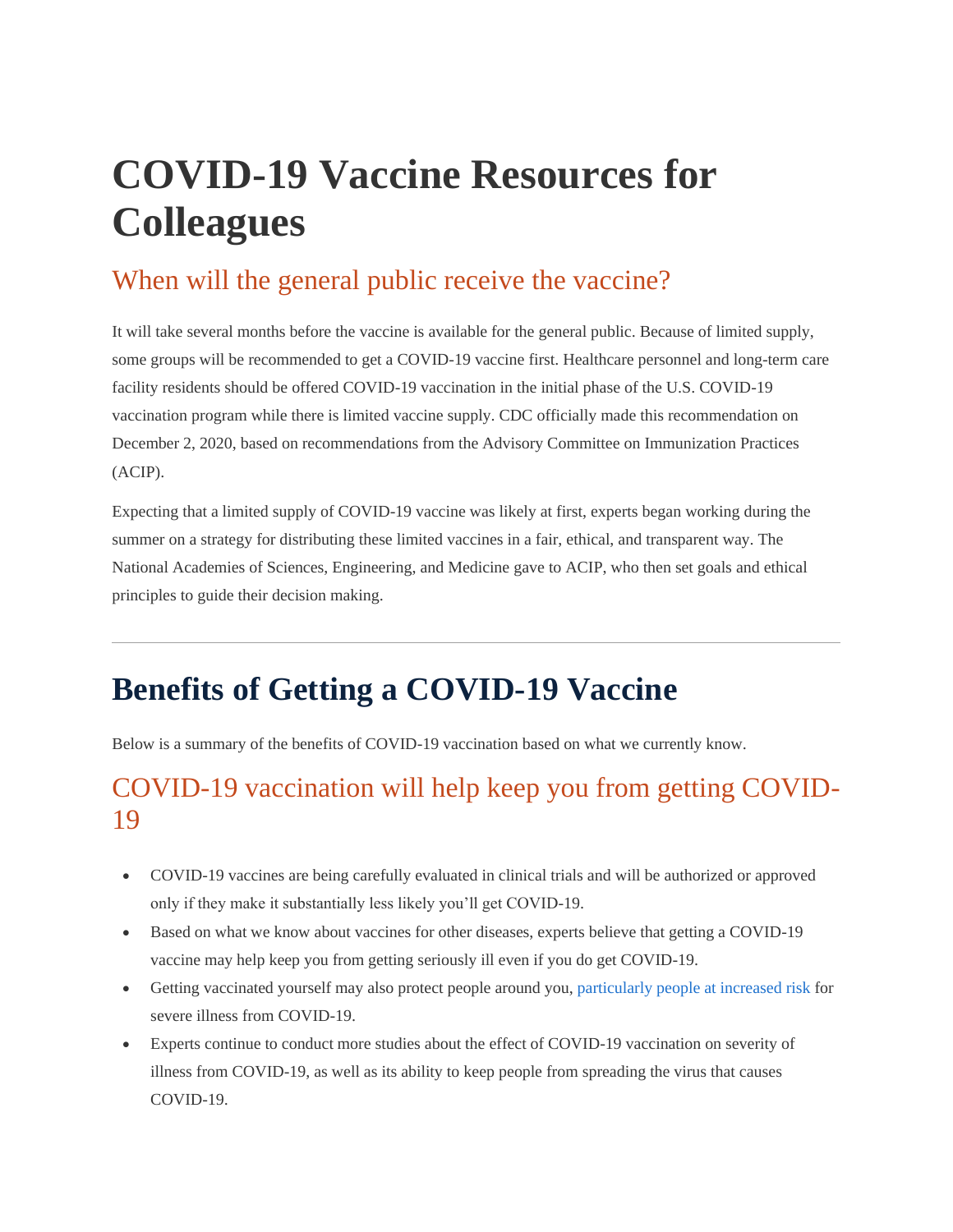### COVID-19 vaccination will be a safer way to help build protection

- COVID-19 can have serious, [life-threatening](https://www.cdc.gov/coronavirus/2019-ncov/symptoms-testing/symptoms.html) complications, and there is no way to know how COVID-19 will affect you. And if you get sick, you could spread the disease to friends, family, and others around you.
- Clinical trials of COVID-19 vaccines must first show they are safe and effective before any vaccine can be authorized or approved for use. The known and potential benefits of a COVID-19 vaccine must outweigh the known and potential risks of the vaccine for use under what is known as an Emergency Use Authorization (EUA)[. Watch](https://www.youtube.com/watch?v=iGkwaESsGBQ) a video on what an EUA is.
- Getting COVID-19 may offer some natural protection, known as immunity. But experts don't know how long this protection lasts, and the risk of severe illness and death from COVID-19 far outweighs any benefits of natural immunity. COVID-19 vaccination will help protect you by creating an antibody response without having to experience sickness.
- Both natural immunity and immunity produced by a vaccine are important aspects of COVID-19 that experts are trying to learn more about, and CDC will keep the public informed as new evidence becomes available.

### **Facts about COVID-19 Vaccines**

### FACT: COVID-19 vaccines will not give you COVID-19

None of the COVID-19 vaccines currently in development in the United States use the live virus that causes COVID-19. There are several different types of vaccines in development. However, the goal for each of them is to teach our immune systems how to recognize and fight the virus that causes COVID-19. Sometimes this process can cause symptoms, such as fever. These symptoms are normal and are a sign that the body is building immunity. Learn more about how [COVID-19](https://www.cdc.gov/coronavirus/2019-ncov/vaccines/about-vaccines/how-they-work.html) vaccines work.

It typically takes a few weeks for the body to build immunity after vaccination. That means it's possible a person could be infected with the virus that causes COVID-19 just before or just after vaccination and get sick. This is because the vaccine has not had enough time to provide protection.

### FACT: COVID-19 vaccines will not cause you to test positive on COVID-19 viral tests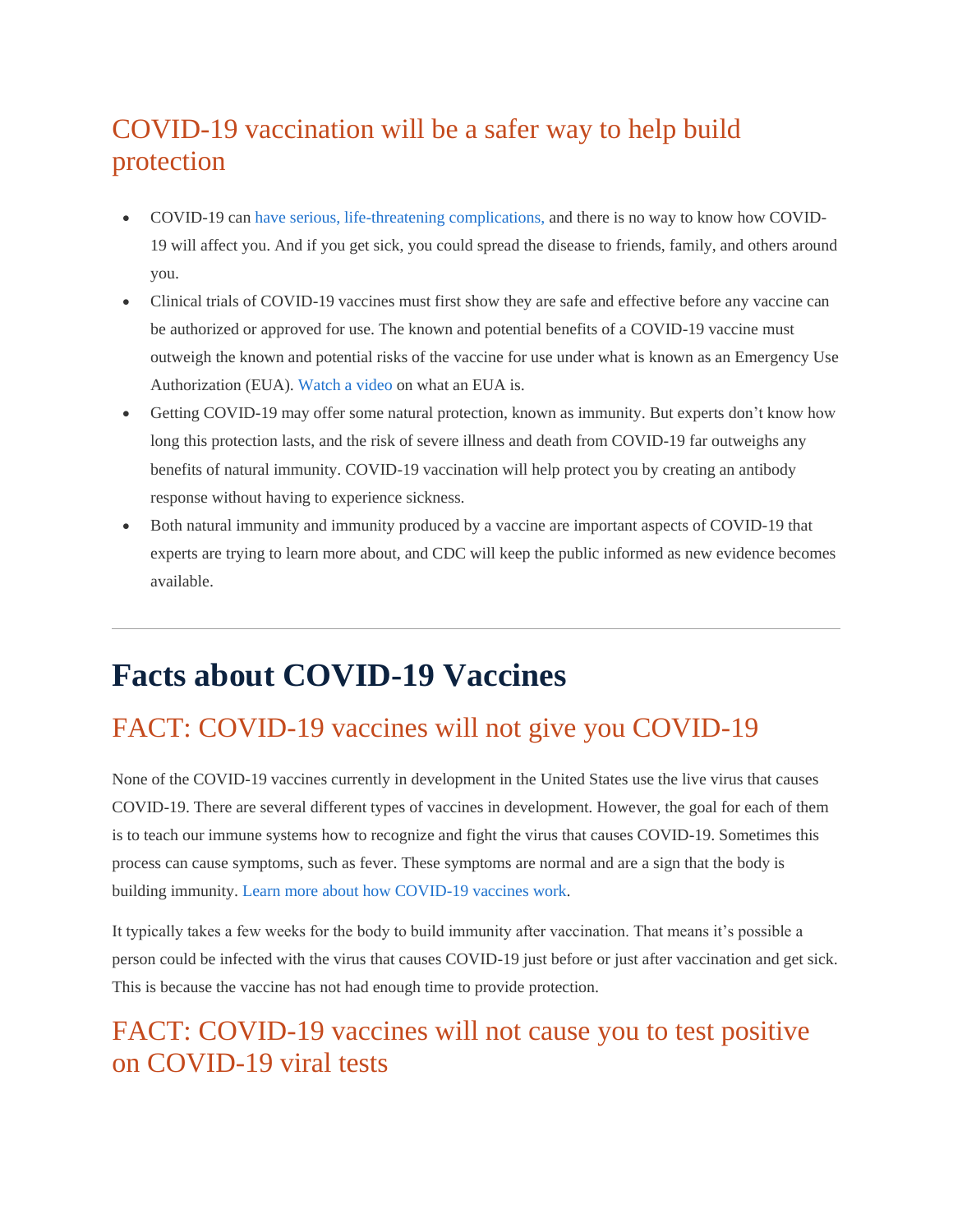Vaccines currently in clinical trials in the United States won't cause you to test positive on [viral](https://www.cdc.gov/coronavirus/2019-ncov/testing/diagnostic-testing.html) tests, which are used to see if you have a current infection.

If your body develops an immune response, which is the goal of vaccination, there is a possibility you may test positive on some < a href="https://www.cdc.gov/coronavirus/2019-ncov/testing/serology-overview.html" target="\_blank">antibody tests. Antibody tests indicate you had a previous infection and that you may have some level of protection against the virus. Experts are currently looking at how COVID-19 vaccination may affect antibody testing results.

### FACT: People who have gotten sick with COVID-19 may still benefit from getting vaccinated

Due to the severe health risks associated with COVID-19 and the fact that re-infection with COVID-19 is possible, people may be advised to get a COVID-19 vaccine even if they have been sick with COVID-19 before.

At this time, experts do not know how long someone is protected from getting sick again after recovering from COVID-19. The immunity someone gains from having an infection, called natural immunity, varies from person to person. Some early evidence suggests natural immunity may not last very long.

We won't know how long immunity produced by vaccination lasts until we have a vaccine and more data on how well it works.

Both natural immunity and vaccine-induced immunity are important aspects of COVID-19 that experts are trying to learn more about, and CDC will keep the public informed as new evidence becomes available.

### FACT: Getting vaccinated can help prevent getting sick with COVID-19

While many people with COVID-19 have only a mild illness, others may get a [severe](https://www.cdc.gov/coronavirus/2019-ncov/symptoms-testing/symptoms.html) illness or they may even die. There is no way to know how COVID-19 will affect you, even if you are not a[t increased](https://www.cdc.gov/coronavirus/2019-ncov/need-extra-precautions/index.html) risk of severe [complications.](https://www.cdc.gov/coronavirus/2019-ncov/need-extra-precautions/index.html) If you get sick, you also may spread the disease to friends, family, and others around you while you are sick. COVID-19 vaccination helps protect you by creating an antibody response without having to experience sickness. Learn more about how [COVID-19](https://www.cdc.gov/coronavirus/2019-ncov/vaccines/about-vaccines/how-they-work.html) vaccines work.

### FACT: Receiving an mRNA vaccine will not alter your DNA

mRNA stands for messenger ribonucleic acid and can most easily be described as instructions for how to make a protein or even just a piece of a protein. mRNA is not able to alter or modify a person's genetic makeup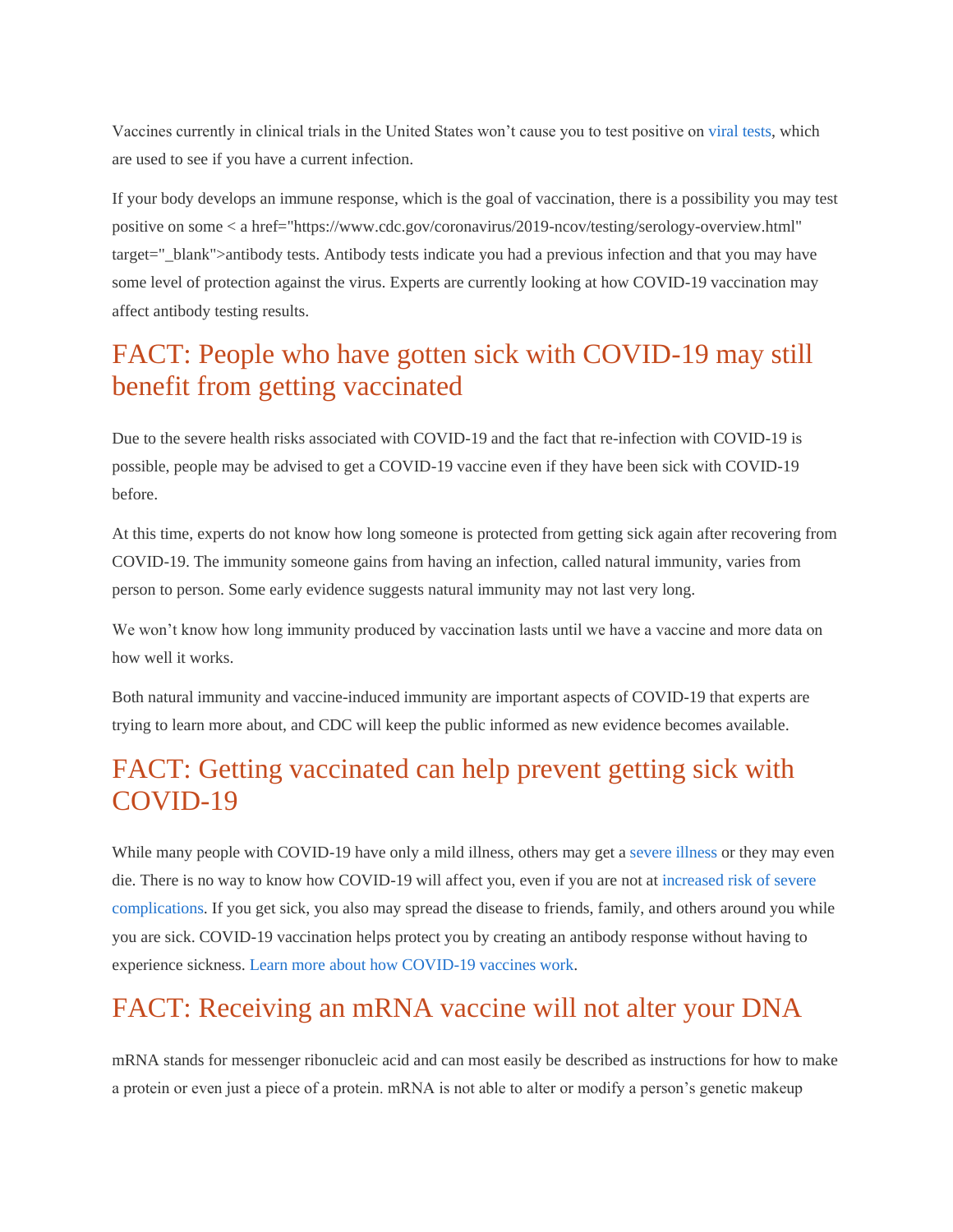(DNA). The mRNA from a COVID-19 vaccine never enter the nucleus of the cell, which is where our DNA are kept. This means the mRNA does not affect or interact with our DNA in any way. Instead, COVID-19 vaccines that use mRNA work with the body's natural defenses to safely develop protection (immunity) to disease. Learn more about how [COVID-19](https://www.cdc.gov/coronavirus/2019-ncov/vaccines/different-vaccines/mrna.html) mRNA vaccines work.

### **COVID-19 Vaccine Myths Debunked**

#### Myth #1: Vaccines were rushed and shortcuts were taken

Facts: mRNA Vaccines (Pfizer and Moderna) development:

- mRNA technology is new in vaccine development but has been studied for other uses for more than a decade.
- Previously used to develop vaccines against Zika, CMV, influenza and rabies, all of which went through human trials and were found to be safe [\(CDC1\)](https://hcatristardivision.com/campaigns/covid-19-vaccine-resources#ref1).
- Went through same rigorous safety procedures as ALL FDA approved vaccines- NO SHORTCUTS!
- Had over 70,000 (Moderna and Pfizer) individuals safely participate in the trials before receiving Emergency Use Authorization (EUA) by the FDA.

#### Myth #2: mRNA will somehow rearrange my DNA

Facts

- mRNA is injected into your muscle, usually the upper arm and enters into the cytoplasm (the water part) of your muscle cells, where it triggers your body to produce protective antibodies to the COVID "spike protein."
- It does not (and cannot) enter into the nucleus, where our DNA is housed [\(CDC1\)](https://hcatristardivision.com/campaigns/covid-19-vaccine-resources#ref1).

#### Myth #3: Vaccines could induce sterility in women

Facts

- Infertility is not identified as an adverse outcome in any of the mRNA vaccine trials performed to date [\(CDC2\)](https://hcatristardivision.com/campaigns/covid-19-vaccine-resources#ref2).
- ACOG recommends vaccination of individuals who are actively trying to become pregnant or are contemplating pregnancy and meet the criteria for vaccination based on ACIP prioritization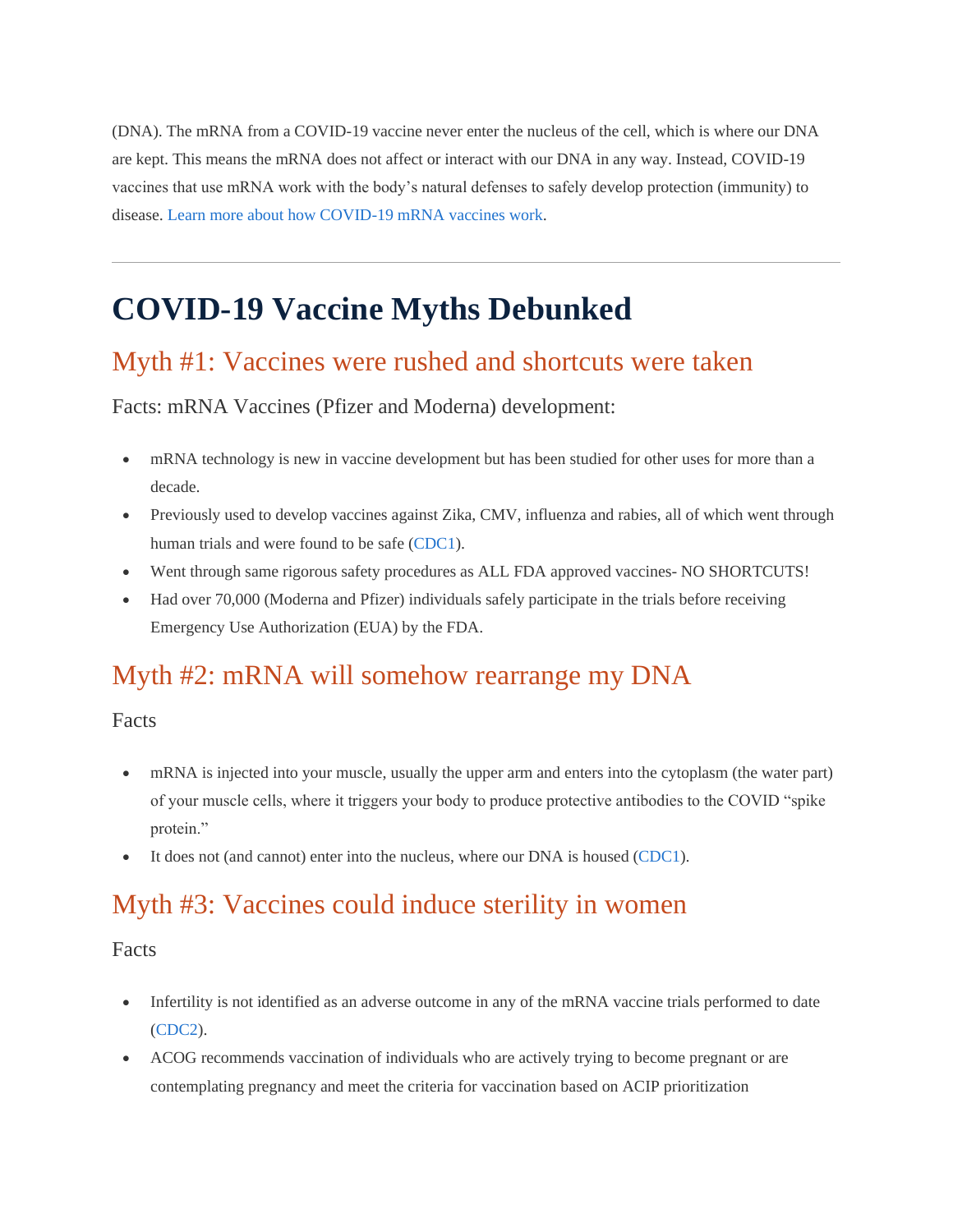recommendations. Additionally, it is not necessary to delay pregnancy after completing both doses of the COVID-19 vaccine [\(ACOG\)](https://hcatristardivision.com/campaigns/covid-19-vaccine-resources#ref3).

• COVID-19 mRNA vaccines are not thought to cause an increased risk of infertility [\(ACOG\)](https://hcatristardivision.com/campaigns/covid-19-vaccine-resources#ref3). Concerns related to "the spike protein" found in popular media have not been established in research [\(CDC1\)](https://hcatristardivision.com/campaigns/covid-19-vaccine-resources#ref1).

### Myth #4: Pregnant (or trying) and the vaccines could be harmful for my unborn child

#### Facts: Pregnant women

- Are NOT usually included in initial trials for vaccines or medications including the COVID-19 Vaccine.
- Are at an increased risk of severe illness from COVID-19 including respiratory failure, need for mechanical ventilation (or ECMO), and death. There may also be an increased incidence of adverse outcomes of pregnancy, including preterm births and stillbirths [\(CDC2\)](https://hcatristardivision.com/campaigns/covid-19-vaccine-resources#ref2).
- Are encouraged to speak with their healthcare provider if they are pregnant or are considering pregnancy.
- Routinely and safely receive vaccines that are not live viruses, e.g. annual flu and Tdap. The mRNA COVID vaccines are NOT live vaccines.

#### References

- 1. Centers for Disease Control and Prevention. [Understanding](https://www.cdc.gov/vaccines/covid-19/hcp/mrna-vaccine-basics.html) and Explaining mRNA COVID-19 Vaccines.
- 2. Centers for Disease Control and Prevention. Vaccination [Considerations](https://www.cdc.gov/coronavirus/2019-ncov/vaccines/recommendations/pregnancy.html) for People who are Pregnant or [Breastfeeding.](https://www.cdc.gov/coronavirus/2019-ncov/vaccines/recommendations/pregnancy.html)
- 3. American College of Obstetricians and Gynecologists. [Vaccinating](https://www.acog.org/clinical/clinical-guidance/practice-advisory/articles/2020/12/vaccinating-pregnant-and-lactating-patients-against-covid-19) Pregnant and Lactating Patients Against [COVID-19.](https://www.acog.org/clinical/clinical-guidance/practice-advisory/articles/2020/12/vaccinating-pregnant-and-lactating-patients-against-covid-19)

### **HOW mRNA Vaccines Work**

### A Closer Look at How COVID-19 mRNA Vaccines Work

COVID-19 mRNA vaccines give instructions for our cells to make a harmless piece of what is called the "spike protein." The spike protein is found on the surface of the virus that causes COVID-19.

COVID-19 mRNA vaccines are given in the upper arm muscle. Once the instructions (mRNA) are inside the muscle cells, the cells use them to make the protein piece. After the protein piece is made, the cell breaks down the instructions and gets rid of them.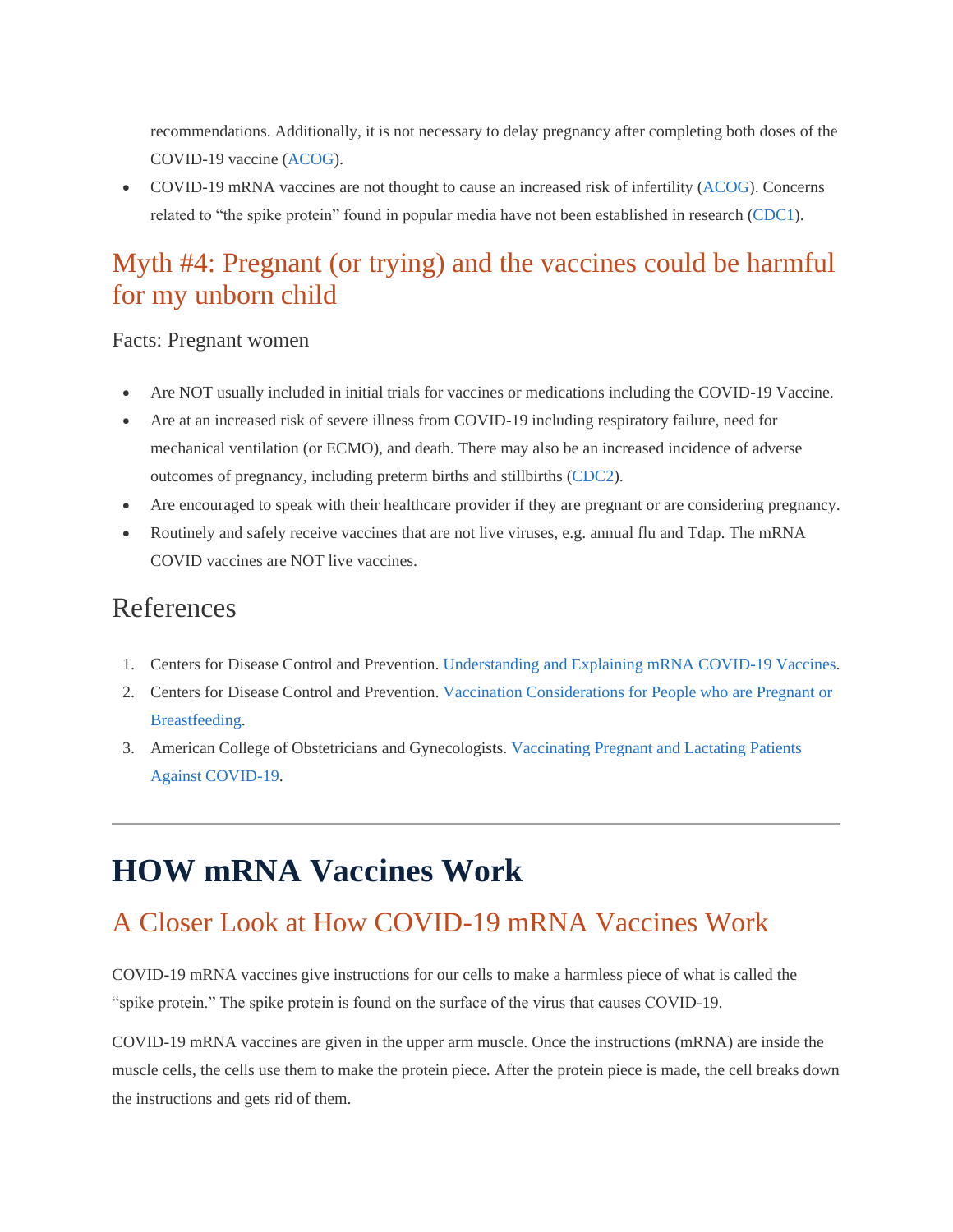Next, the cell displays the protein piece on its surface. Our immune systems recognize that the protein doesn't belong there and begin building an immune response and making antibodies, like what happens in natural infection against COVID-19.

At the end of the process, our bodies have learned how to protect against future infection. The benefit of mRNA vaccines, like all vaccines, is those vaccinated gain this protection without ever having to risk the serious consequences of getting sick with COVID-19.

### COVID-19 mRNA Vaccines Will Be Rigorously Evaluated for Safety

mRNA vaccines are being held to the same rigorous safety and [effectiveness](https://www.fda.gov/media/139638/download) standards as all other types of vaccines in the United States. The only COVID-19 vaccines the Food and Drug Administration (FDA) will make available for use in the United States (by approval or emergency use authorization) are those that meet these standards.

### mRNA Vaccines Are New, But Not Unknown

There are currently no licensed mRNA vaccines in the United States. However, researchers have been studying and working with them for decades. Interest has grown in these vaccines because they can be developed in a laboratory using readily available materials. This means the process can be standardized and scaled up, making vaccine development faster than traditional methods of making vaccines.

mRNA vaccines have been studied before for flu, Zika, rabies, and cytomegalovirus (CMV). As soon as the necessary information about the virus that causes COVID-19 was available, scientists began designing the mRNA instructions for cells to build the unique spike protein into an mRNA vaccine.

Future mRNA vaccine technology may allow for one vaccine to provide protection for multiple diseases, thus decreasing the number of shots needed for protection against common vaccine-preventable diseases.

Beyond vaccines, cancer research has used mRNA to trigger the immune system to target specific cancer cells.

### **Ensuring the Safety of COVID-19 Vaccines in the United States**

The U.S. vaccine safety system ensures that all vaccines are as safe as possible. Safety is a top priority while federal partners work to make a coronavirus disease 2019 (COVID-19) vaccine(s) available.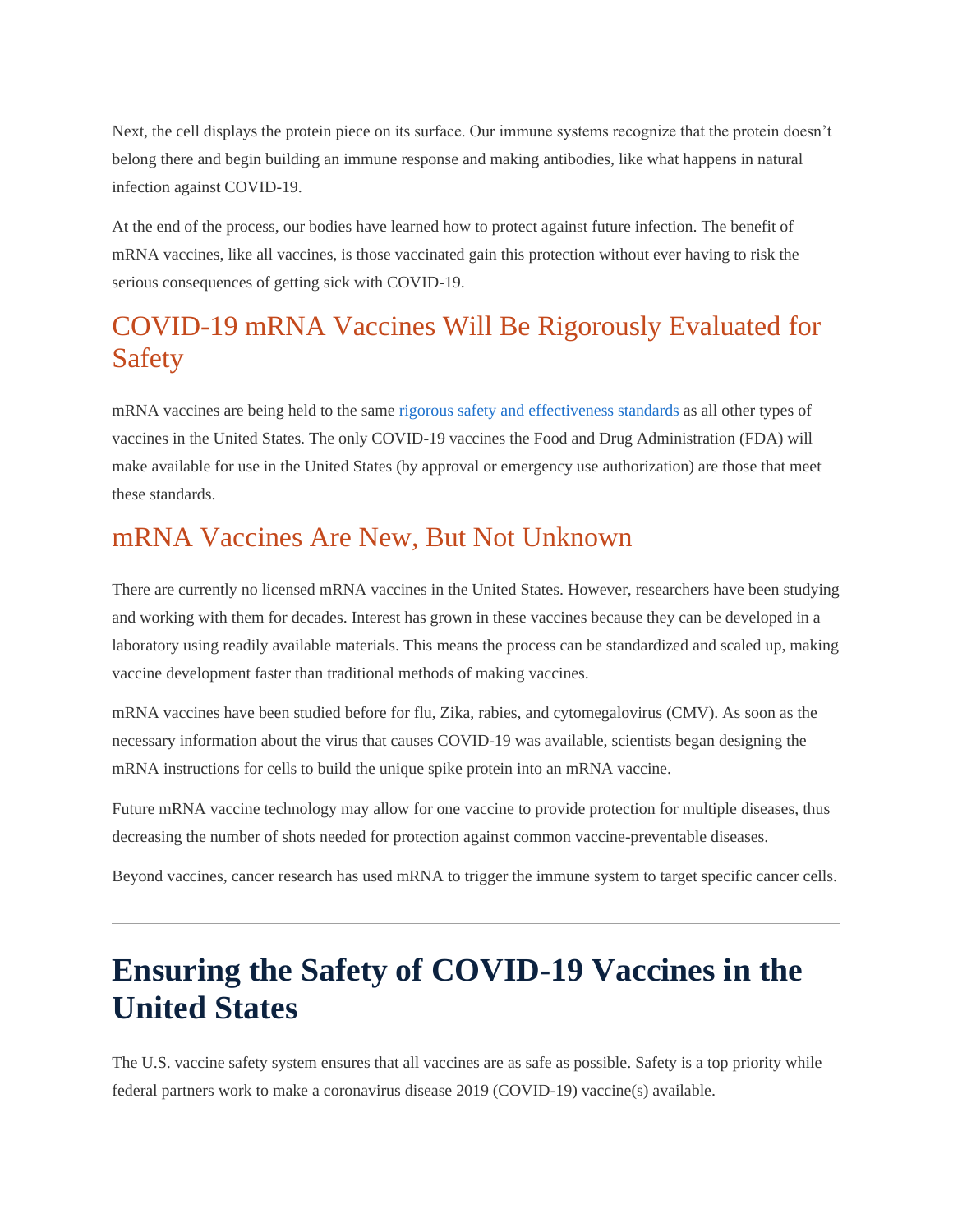### Clinical Trials

Currently, clinical trials are evaluating investigational COVID-19 vaccines in many thousands of study participants to generate scientific data and other information for the Food and Drug Administration (FDA) to determine their safety and effectiveness. These clinical trials are being conducted according to the rigorous standards set forth by FDA in their June 2020 guidance document[, Development](https://www.fda.gov/media/139638/download) and Licensure of Vaccines to Prevent [COVID-19.](https://www.fda.gov/media/139638/download) If FDA determines that a vaccine meets its safety and effectiveness standards, it can make these vaccines available for use in the United States by approval or emergency use authorization.

After FDA makes its determination, the Advisory Committee on Immunization Practices (ACIP) will review available data before making vaccine recommendations to CDC. Learn more about how CDC is [making](https://www.cdc.gov/coronavirus/2019-ncov/vaccines/recommendations-process.html) COVID-19 vaccine [recommendations.](https://www.cdc.gov/coronavirus/2019-ncov/vaccines/recommendations-process.html)

### Vaccine Safety Monitoring

After a vaccine is authorized or approved for use, many vaccine safety monitoring systems watch for adverse events (possible side effects). This continued monitoring can pick up on adverse events that may not have been seen in clinical trials. If an unexpected adverse event is seen, experts quickly study it further to assess whether it is a true safety concern. Experts then decide whether changes are needed in U.S. vaccine recommendations. This monitoring is critical to help ensure that the benefits continue to outweigh the risks for people who receive vaccines.

FDA's June 2020 guidance document also includes important recommendations for ongoing safety evaluation after any COVID-19 vaccine is made available in the United States.

**CDC is working to expand safety surveillance** through new systems and additional information sources, as well as by scaling up existing safety monitoring systems.

### Expanded Safety Monitoring Systems

The following systems and information sources add an additional layer of safety monitoring, giving CDC and FDA the ability to evaluate COVID-19 vaccine safety in real time and make sure COVID-19 vaccines are as safe as possible:

• **CDC:** [V-SAFE](https://www.cdc.gov/vaccines/acip/meetings/downloads/slides-2020-09/COVID-03-Shimabukuro.pdf) — A new smartphone-based, after-vaccination health checker for people who receive COVID-19 vaccines. V-SAFE will use text messaging and web surveys from CDC to check in with vaccine recipients for health problems following COVID-19 vaccination. The system also will provide telephone follow up to anyone who reports medically significant (important) adverse events.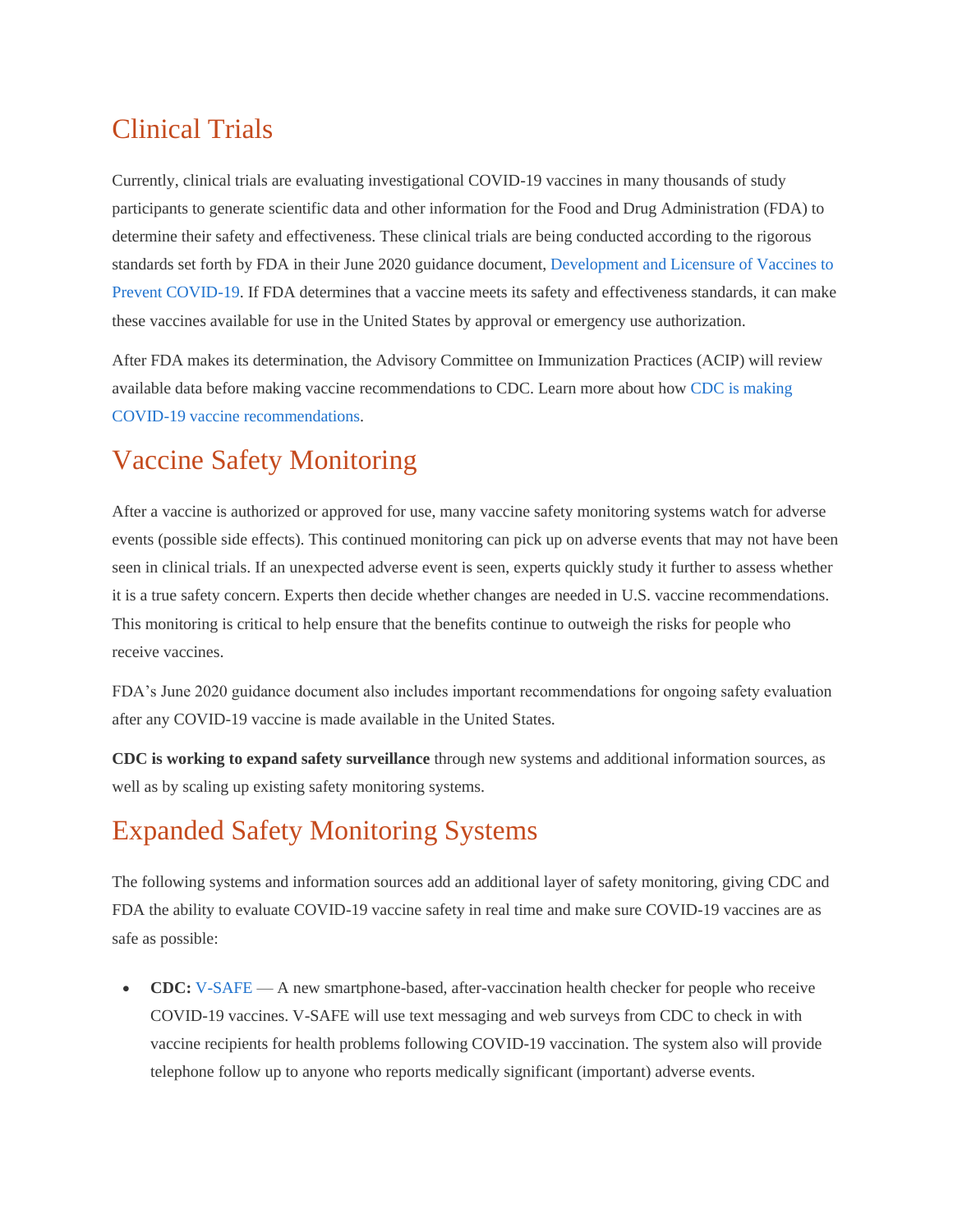- **CDC:** National [Healthcare](https://www.cdc.gov/nhsn/index.html) Safety Network (NHSN) An acute care and long-term care facility monitoring system with reporting to the Vaccine Adverse Event Reporting System or VAERS
- **FDA: Other large insurer/payer databases** A system of administrative and claims-based data for surveillance and research

### **Getting Vaccinated**

### How many shots of COVID-19 vaccine will be needed?

All but one of the COVID-19 vaccines currently in Phase 3 clinical trials in the United States need two shots to be effective. The other COVID-19 vaccine uses one shot.

### Are there side effects from the vaccine?

Initial information comes from the clinical trials for the Pfizer and Moderna vaccines. More information may be available after Emergency Use Authorization approval. Side effects may begin to present the day the vaccine is received, or may present in the days following. Side effects have been seen in about 10 to 15% of those who took the vaccine.

Pfizer vaccine reported side effects: Fever, chills, headache, myalgia (muscle aches), nausea.

Moderna vaccine reported side effects: Chills, headache, myalgia (muscle aches), fatigue.

### If I have already had COVID-19 and recovered, do I still need to get vaccinated with a COVID-19 vaccine when it's available?

There is not enough information currently available to say if or for how long after infection someone is protected from getting COVID-19 again; this is called natural immunity. Early evidence suggests natural immunity from COVID-19 may not last very long, but more studies are needed to better understand this. Until we have a vaccine available and the Advisory Committee on Immunization Practices makes recommendations to CDC on how to best use COVID-19 vaccines, CDC cannot comment on whether people who had COVID-19 should get a COVID-19 vaccine.

Why would a vaccine be needed if we can do other things like social distancing and wearing masks, to prevent the virus that causes COVID-19 from spreading?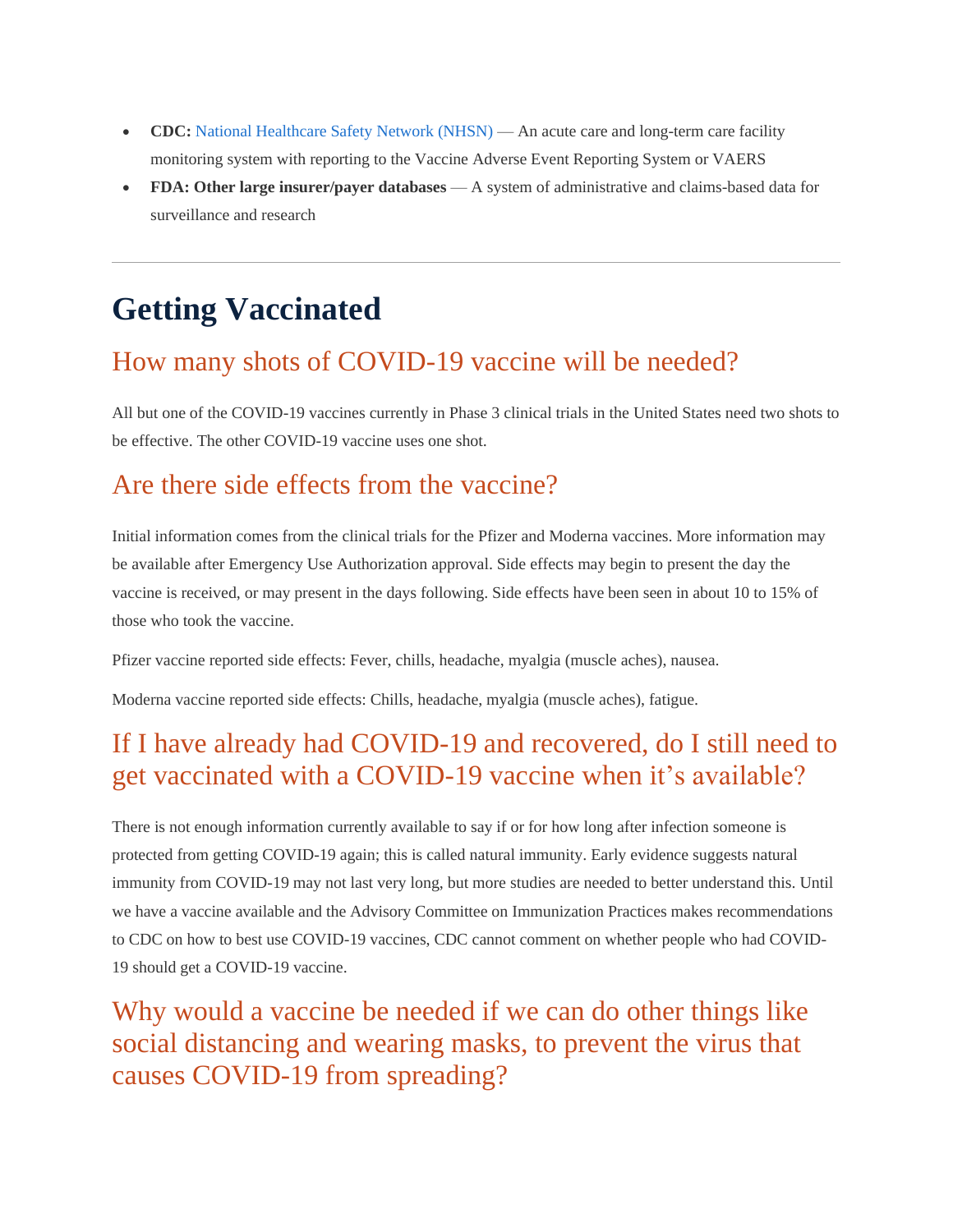Stopping a pandemic requires using all the tools available. Vaccines work with your immune system so your body will be ready to fight the virus if you are exposed. Other steps, like covering your mouth and nose with a mask and staying at least 6 feet away from others, help reduce your chance of being exposed to the virus or spreading it to others. Together, COVID-19 vaccination and following CDC's recommendations to [protect](https://www.cdc.gov/coronavirus/2019-ncov/prevent-getting-sick/prevention.html) [yourself](https://www.cdc.gov/coronavirus/2019-ncov/prevent-getting-sick/prevention.html) and others will offer the best protection from COVID-19.

#### Do I need to wear a mask and avoid close contact with others if I have received two doses of the vaccine?

Yes. While experts learn more about the protection that COVID-19 vaccines provide under real-life conditions, it will be important for everyone to continue using all the tools available to us to help stop this pandemic, like covering your mouth and nose with a mask, washing hands often, and staying at least 6 feet away from others. Together, COVID-19 vaccination and following CDC's recommendations for how to protect [yourself](https://www.cdc.gov/coronavirus/2019-ncov/prevent-getting-sick/prevention.html) and [others](https://www.cdc.gov/coronavirus/2019-ncov/prevent-getting-sick/prevention.html) will offer the best protection from getting and spreading COVID-19.

Experts need to understand more about the protection that COVID-19 vaccines provide before deciding to change recommendations on steps everyone should take to slow the spread of the virus that causes COVID-19. Other factors, including how many people get vaccinated and how the virus is spreading in communities, will also affect this decision.

#### When can I stop wearing a mask and avoiding close contact with others after I have been vaccinated?

There is not enough information currently available to say if or when CDC will stop recommending that people wear [masks](https://www.cdc.gov/coronavirus/2019-ncov/prevent-getting-sick/diy-cloth-face-coverings.html) and avoid close [contact](https://www.cdc.gov/coronavirus/2019-ncov/prevent-getting-sick/social-distancing.html) with others to help prevent the spread of the virus that causes COVID-19. Experts need to understand more about the protection that COVID-19 vaccines provide before making that decision. Other factors, including how many people get vaccinated and how the virus is spreading in communities, will also affect this decision.

### Does immunity after getting COVID-19 last longer than protection from COVID-19 vaccines?

The protection someone gains from having an infection (called natural immunity) varies depending on the disease, and it varies from person to person. Since this virus is new, we don't know how long natural immunity might last. Some early evidence—based on some people— seems to suggest that natural immunity may not last very long.